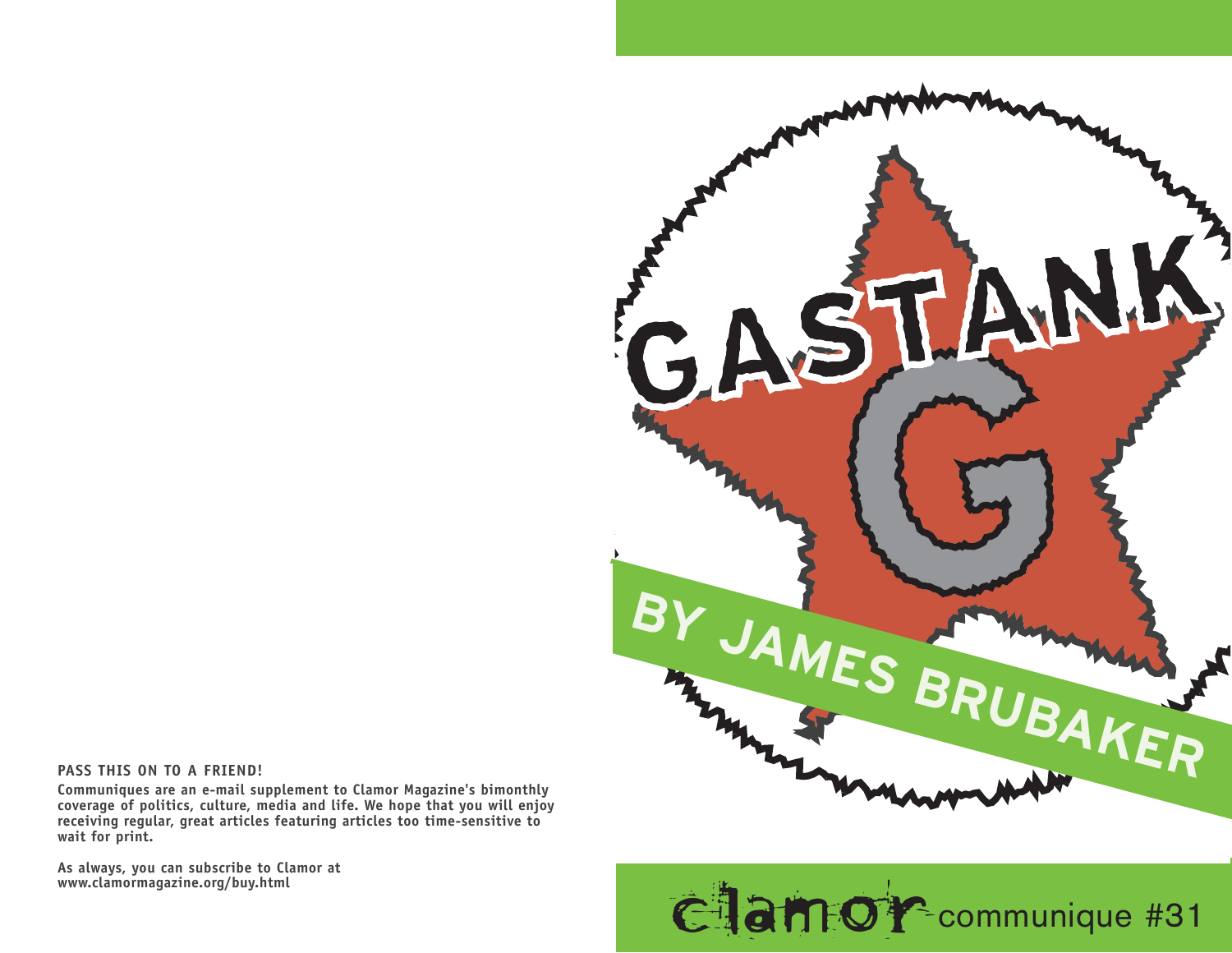… to my destination. I could walk all night if I wanted to, to someplace else where I could sell my ability to correct problems with technology, someplace that can not even be confused for home, but I will not. I will follow these frayed rubber pieces south until I stop, and fall asleep watching television, bored and lonely, in a hotel room, in a city that is not my home.

The orange line at the left of my gas gauge has been peaking out at me from behind the needle for the last thirty miles. I have been looking for a cheap gas station for the last fifteen. I am nervous, bordering on desperate; my fists are wrapped around the steering wheel, knuckles whitening, turning to stone, unable to wipe the sweat that wets my brow. I roll the windows up. I turn the air conditioning off. I accelerate only when I need to. I watch pieces of rubber, exploded from tires, slide by out the window to my right. The decay of the rubber helps me to keep my mind off of my current predicament, helps me to stay focused on moving forward and finding a gas station before I am left stranded on the shoulder of the interstate, hazard lights flashing, kicking around a shredded hunk of rubber and waiting for a patrolman or truck driver to stop and offer assistance. In the summer my car becomes an oven in which I bake. Its body absorbs the heat and warms the air around me, presses against my skin bringing me to the point of hallucination. Tonight I am forced to resign to this heat and the accompanying humidity.

I see a sign. It is three quarters of a mile ahead of me, one of those blue signs placed about a mile before an exit, listing lodgings, restaurants, gas stations. I read the sign as I pass it. The exit, one mile from here, has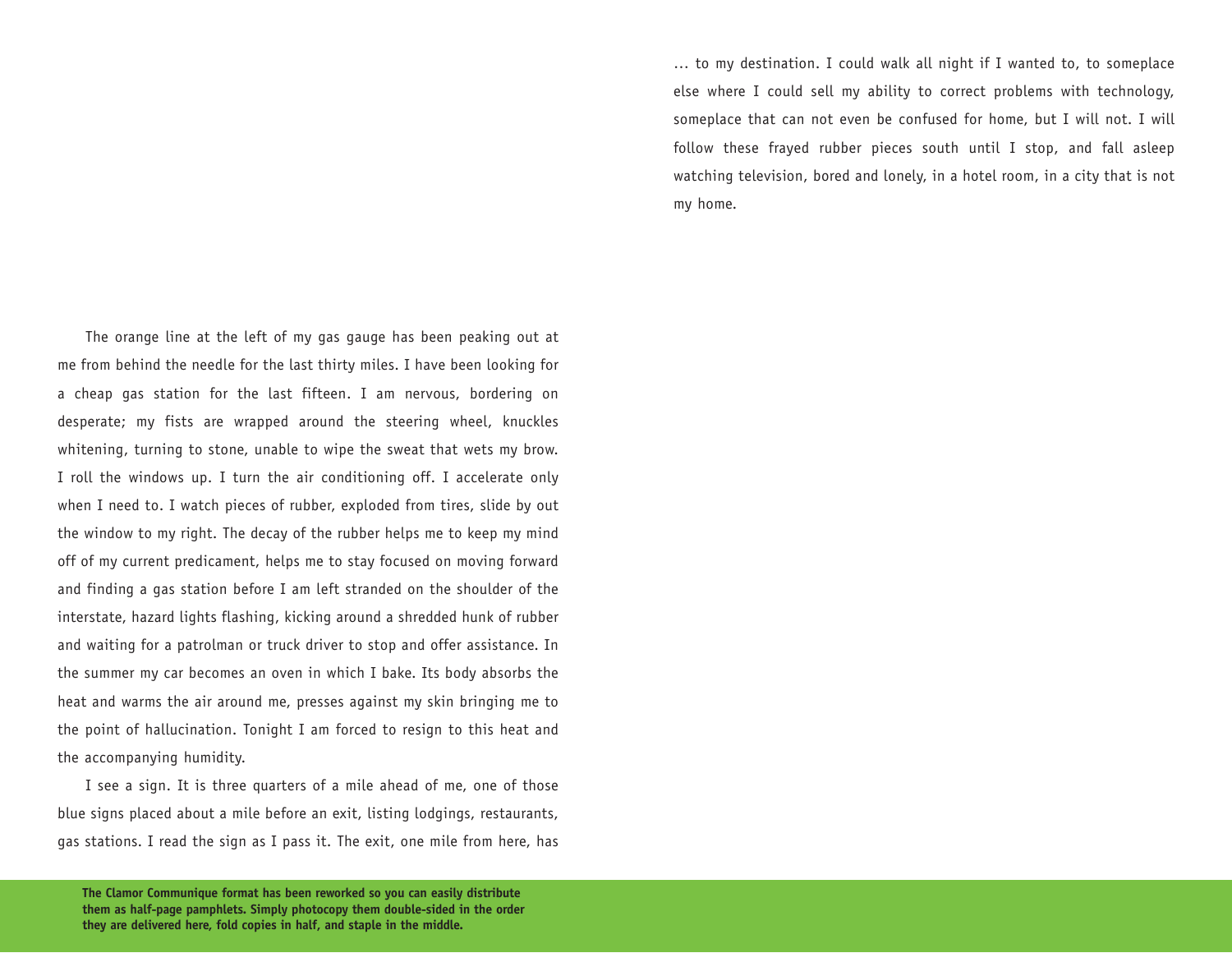my knees touch the ground my head, nasal cavities first, then in its entirety, is filled with gasoline. I can smell it. I feel it soak through my pants onto my knees. I lean down and see a spray of liquid landing in a puddle, from my car, onto the concrete. I stand up and shut off the pump.

My total is forty-seven dollars and fifty-three cents. I only have thirty on me so I charge it and decide that I will worry about it later. I ask if I can use the phone to call a tow truck but the phone is broken. The clerk's thin voice sends me out the door with sympathetic well wishes. I smile. I give him a half wave. I go back to my car and grab my coffee and my bag, a small over-the-shoulder affair that one might use as a carry-on while traveling by air. Slinging the bag over my shoulder and walking away from the gas station, I notice, one last time, the finger picked acoustic guitar. Songs shouldn't be this long.

I am walking south now on foot, guided by the white line that marks the shoulder of I-75. My eyes keep drifting down to the road to examine each shredded scrap of tire that I come across. I am always amazed at how the rubber crescent moons seem to trail off at their tips, frayed into delicate fibers—shoestrings and licorice. I used to think that these were all the result of tire blowouts, as if it is disturbingly common for a car to be driving and for a tire to just explode, sending the car into the median or another car, leaving these rubber skins as a memorial. I have since learned that these tire parts are old tread, glued by truckers over current tread for long trips as a means of preserving the current tires—to keep them whole longer. Eventually, the rubber and glue give out and, as if it were a transplanted organ, the original truck wheel will reject the new tread leaving it frayed and broken on the side of the road.

This broken tread, like breadcrumbs, guides me home … no, not home

three gas stations. The gas will be expensive, but cheaper than paying for a tow truck to bring it to me. One mile is all I need. Just one more …

One mile dissolves--turns to dust and ash and is absorbed by the light pollution that blots out the sky like gauze--and I am on the exit ramp, turning and coasting into the gas station. The car settles, gas tank bone dry, parallel to the unleaded pump. I unfasten my safety belt and think about how perfectly Ohio this location is. On the right side of the street there are two small motels and a handful of fast food restaurants, on the left are all three of the gas stations promised by the blue sign a mile backward from here. Both directions down the street are not quite black construction paper, almost if not for the faint glow of traffic lights cycling through their colors every two minutes, the soft gold halos of street lights every quarter mile. And there is the ground. The ground is composed of varying shades of gray and black, asphalt and concrete, the occasional splotches of white and yellow paint; I can not ever imagine there being grass here, or trees. This ground might as well have been born dead—earth, still birthed for the sole purpose of some day becoming concrete. And of course there is the sky, that famous Ohio sky, not to be forgotten, separated into three levels: the first made of insects, swarming and buzzing in the thick humidity, kissing the fluorescent lights that hang over the gas pumps; the second a thin veil of sidewalk gray, light absorbed and reflected by the atmosphere, intangible and capable of being sensed by sight alone; the third, the sky itself, a memory, a recollected presence, a ghost with eyes made of black holes staring dark and limitless. The sky gives its stars away as faint punctuation – periods and commas – through chinks in its first two layers, only occasionally. It makes me believe that maybe someday I will see the natural curves and imperfections of the sky again.

I get out of the car, open the gas tank, insert the nozzle and lift the

THIS **GROUND MIGHT AS WELL HAVE BEEN BORN** DEAD—EARTH, STILL BIRTHED FOR THE SOLE **PURPOSE OF SOME DAY BECOMING CONCRETE.**